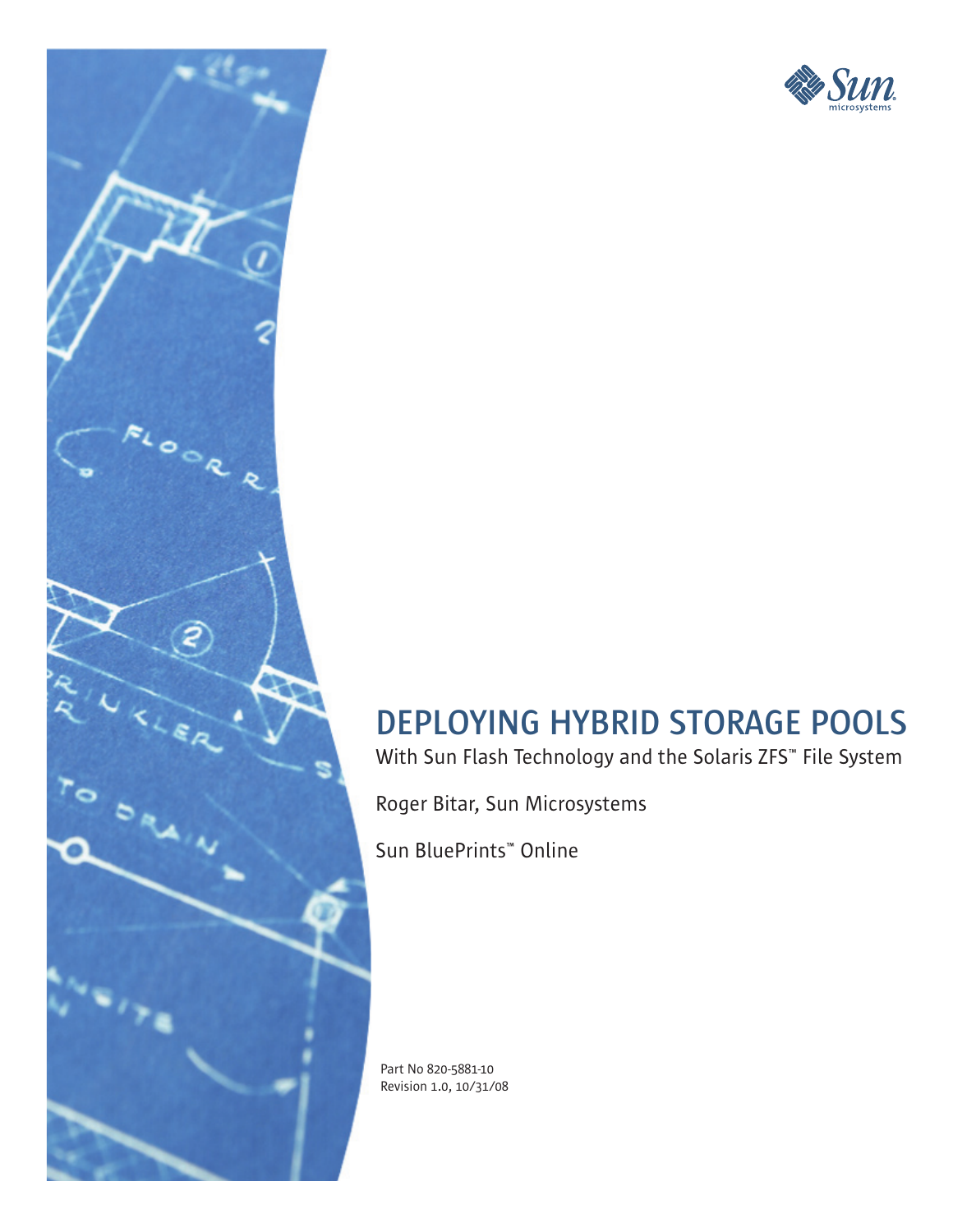## **Table of Contents**

| The Hybrid Storage Pool $-$ A New Way to Manage Storage |
|---------------------------------------------------------|
|                                                         |
|                                                         |
|                                                         |
|                                                         |
|                                                         |
|                                                         |
|                                                         |
|                                                         |
|                                                         |
|                                                         |
|                                                         |
|                                                         |
|                                                         |
|                                                         |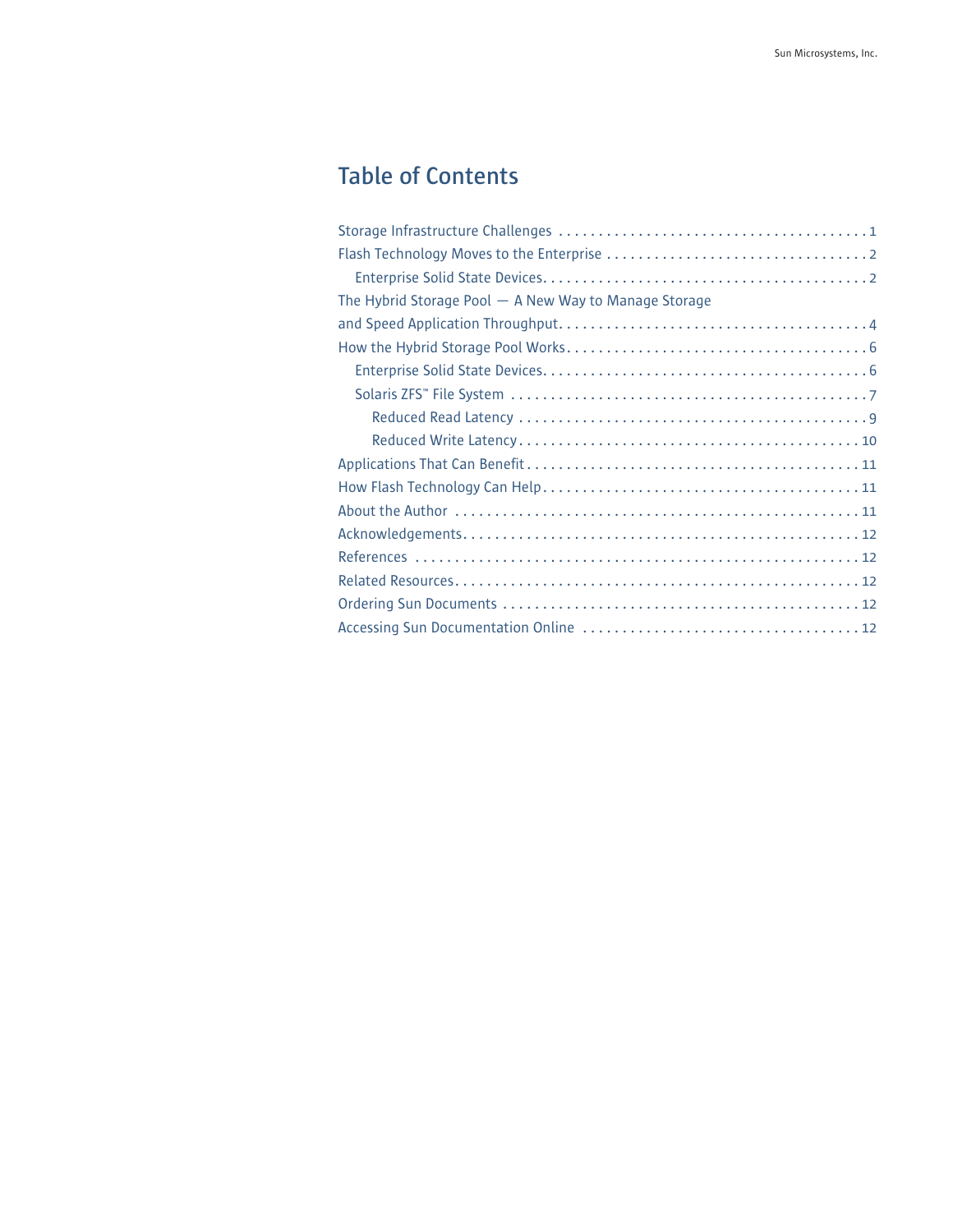## **Storage Infrastructure Challenges**

Businesses increasingly rely on datacenters to provide access to services, applications, and data. As demand rises and applications gain complexity, datacenter infrastructure must provide massive capacity and fast access to information in order to keep pace with business priorities. Today companies can add storage capacity easily by augmenting infrastructure with additional hard disk drives and arrays. Unfortunately, the devices that provide the highest capacity fail to provide the performance needed to keep systems supplied with the data for processing.

Indeed, the CPU-to-storage bottleneck is hampering overall system performance — a trend that continues unabated as system performance outpaces disk throughput year over year. Consider that a quad-core server with a maximum memory configuration can generate hundreds of thousands of I/O operations per second (IOPS) — yet the entire complex of disk drives available to the system can only perform thousands of IOPS combined. The disparity in IOPS between the system and disks caused by rotational and seek latencies forces CPU cycles to be lost waiting for I/O to complete, impacting system throughput and application performance (Figure 1).



*Figure 1. Hard disk drives leave systems waiting for data*

To compensate, IT managers typically add more external devices and DRAM to help speed throughput. More DRAM lets systems store larger working sets in memory to avoid disk latency, and adding disk spindles can help increase throughput by letting I/O operations be performed in parallel. However, the result is an expensive infrastructure that is difficult to manage.

This Sun BluePrints™ article provides an overview of Flash technology, and discusses its introduction into a new tier of storage infrastructure. It explains how companies can utilize Flash technology and the Solaris ZFS™ file system to take advantage of the high performance of enterprise solid state drives (SSDs) and the low cost of high-capacity hard disks to create hybrid storage pool solutions that help balance system performance and cost.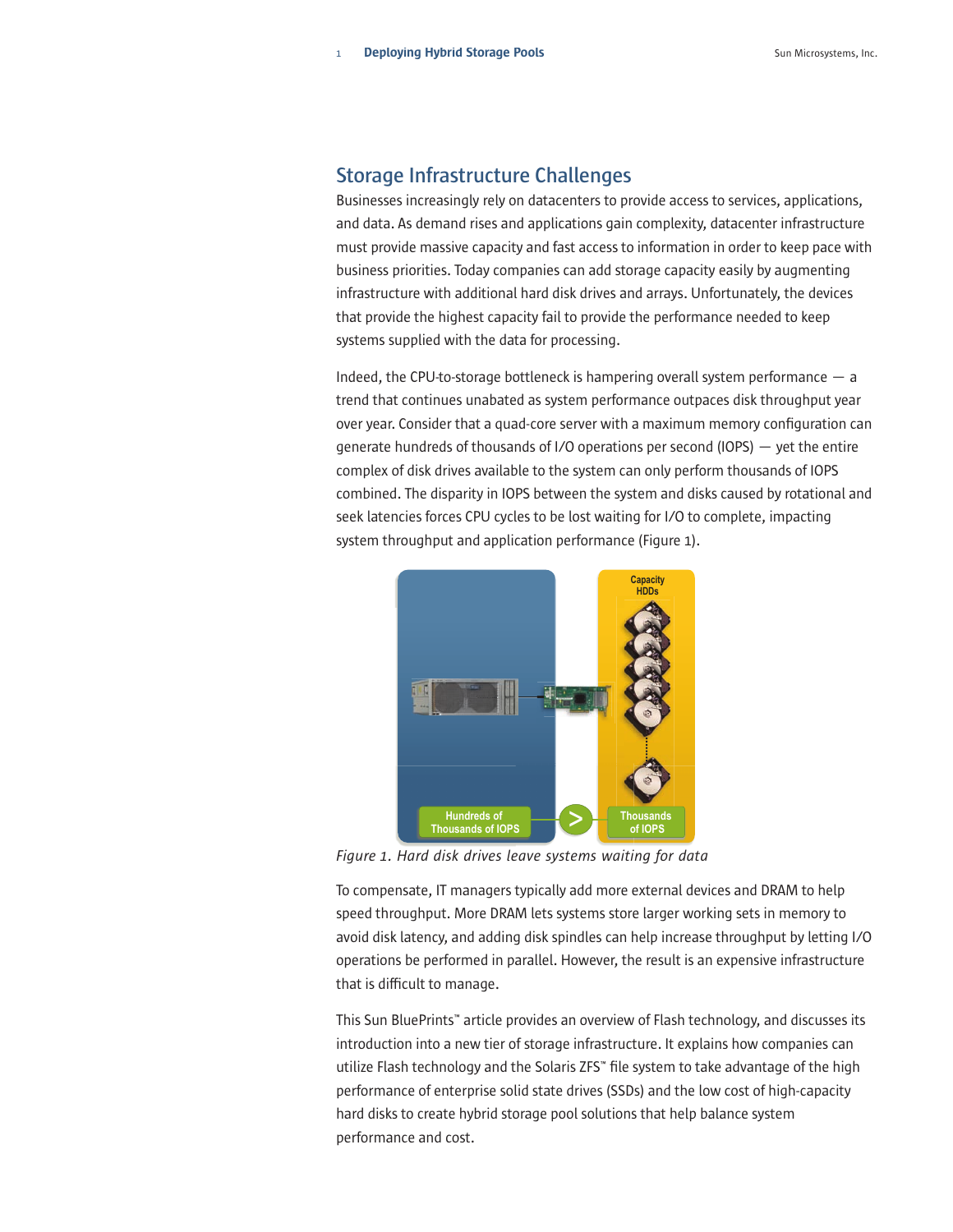## **Flash Technology Moves to the Enterprise**

Originally developed by Toshiba in the 1980s, Flash memory is low-cost, non-volatile computer memory that can be electrically erased and reprogrammed. Two different types of memory — NOR and NAND — provide the basis for Flash devices and dictate how erase and read operations are performed. With dedicated address and data lines and a fully memory-mapped random access interface, NOR Flash supports random access to any location. Combined with long erase and write times and large voltage requirements, NOR Flash is well-suited to code that needs to be updated infrequently. In contrast, NAND Flash provides block access to data. With a smaller chip area per cell, NAND Flash supports greater storage densities, provides greater endurance due to smaller current requirements, and costs less per unit of storage.

Nearly everyone is familiar with some sort of commercially available Flash device, from memory cards used in MP3 players, cell phones, and digital cameras to store music, photographs, and other digital information, to removable USB drives used to backup and transport data from one machine to another. Technological advancements are moving NAND Flash technology past simple commodity use and making it a reasonable storage alternative for the enterprise. Robust data integrity, reliability, availability and serviceability features, combined with breakthrough performance and power characteristics, have made it possible to create a new class of storage device.

#### **Enterprise Solid State Devices**

Enterprise solid state devices based on Flash technology consist of three main components: NAND Flash, DRAM, and a controller (Figure 2).

*• NAND Flash*

NAND Flash is used for primary back-end storage, and requires blocks to be erased prior to writing data. While NAND Flash provides fast read access times, it takes 1.5 milliseconds to erase a block. Maintaining a range of spare blocks that are available for use helps to alleviate erase time bottlenecks.

*• DRAM*

DRAM provides a local buffer to accelerate Flash write performance and maintain active data structures. A supercapacitor is used to protect data and permit it to be flushed to the media in the event of power loss.

*• Controller*

A controller manages the back-end storage and buffer cache, and provides a communication interface to systems. To extend the life of the device, the controller works to minimize writes to the same location to decrease wear, and tracks and maps bad blocks so they cannot be reused. While mapping bad blocks out of the available address space can impact performance over time, doing so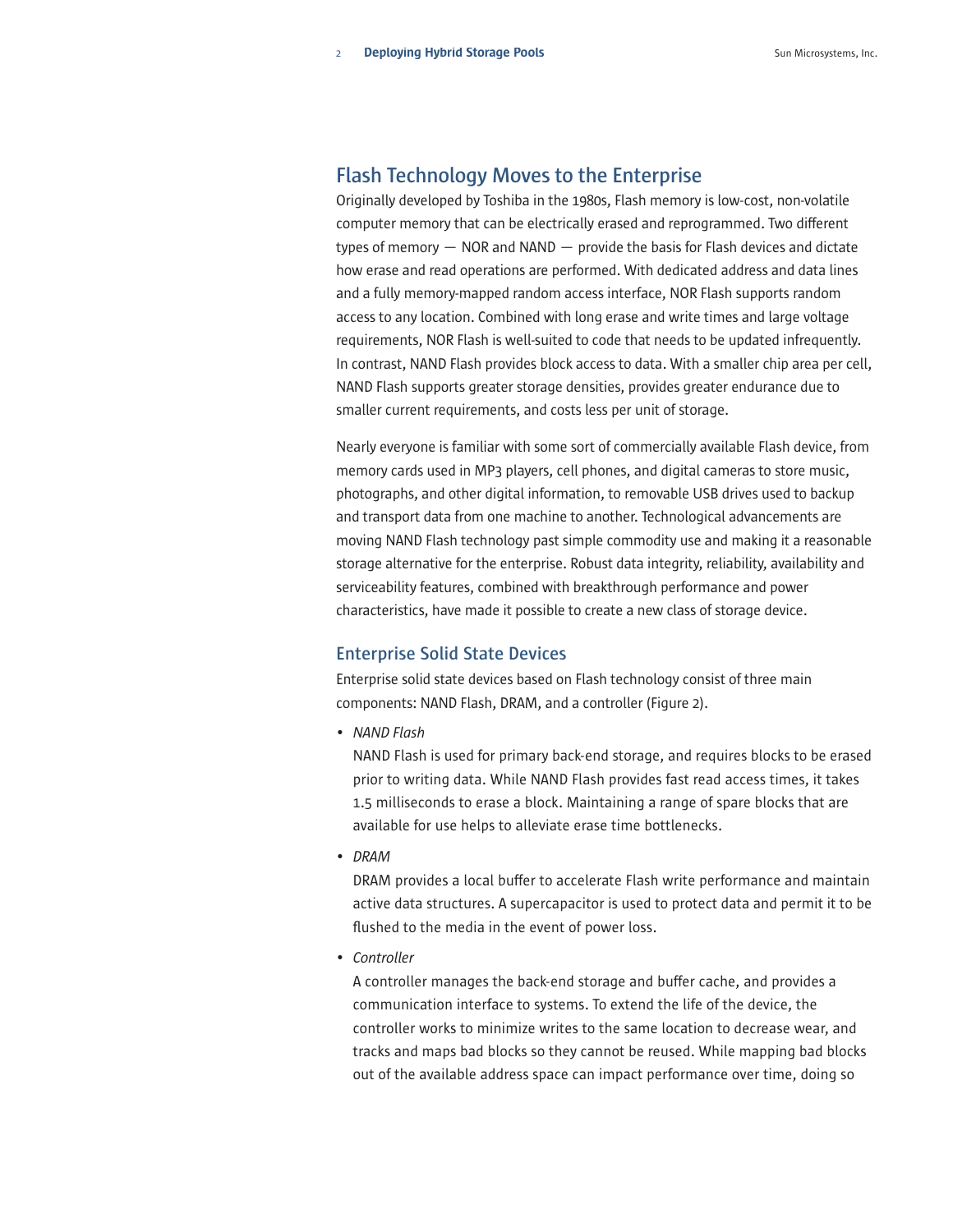results in gradual device failure rather than sudden failure. In addition, information is load balanced and interleaved to speed performance, and ECC is supported to provide data integrity.



*Figure 2. Enterprise solid state drive high-level architecture*

Several advancements in Flash technology characteristics are making it possible to utilize SSDs in the enterprise datacenter.

*• Performance*

Flash technology completes operations in microseconds, placing it between hard disk drives (milliseconds) and DRAM (nanoseconds) for access time. Because Flash technology contains no moving parts, it avoids the seek times and rotational latencies associated with traditional hard disk drives. As a result, data transfer throughput to and from solid state storage media is faster than electromechanical disk drives can provide — with enterprise SSDs providing tens of thousands of IOPS compared to hundreds of IOPS for hard disk drives.

*• Low power consumption*

Hard disk drives draw significant amounts of power to operate the motor and spin the media. In contrast, the use of efficient Flash integrated circuits and a lack of motors and other mechanical parts result in enterprise SSDs consuming a fraction of the power of conventional hard disk drives. In fact, enterprise SSDs use only 5 percent of the power used by hard disk drives when idle, and as little as 15 percent when performing operations. As a result, enterprise SSDs produce less heat in the system chassis.

*• Cost*

While Flash devices are more expensive per gigabyte than a comparable disk drive, Flash memory costs are dropping significantly year over year. In addition, as electricity costs rise and Flash memory costs decrease, the relative cost per available gigabyte and cost per IOPS of Flash memory improves. For example, hard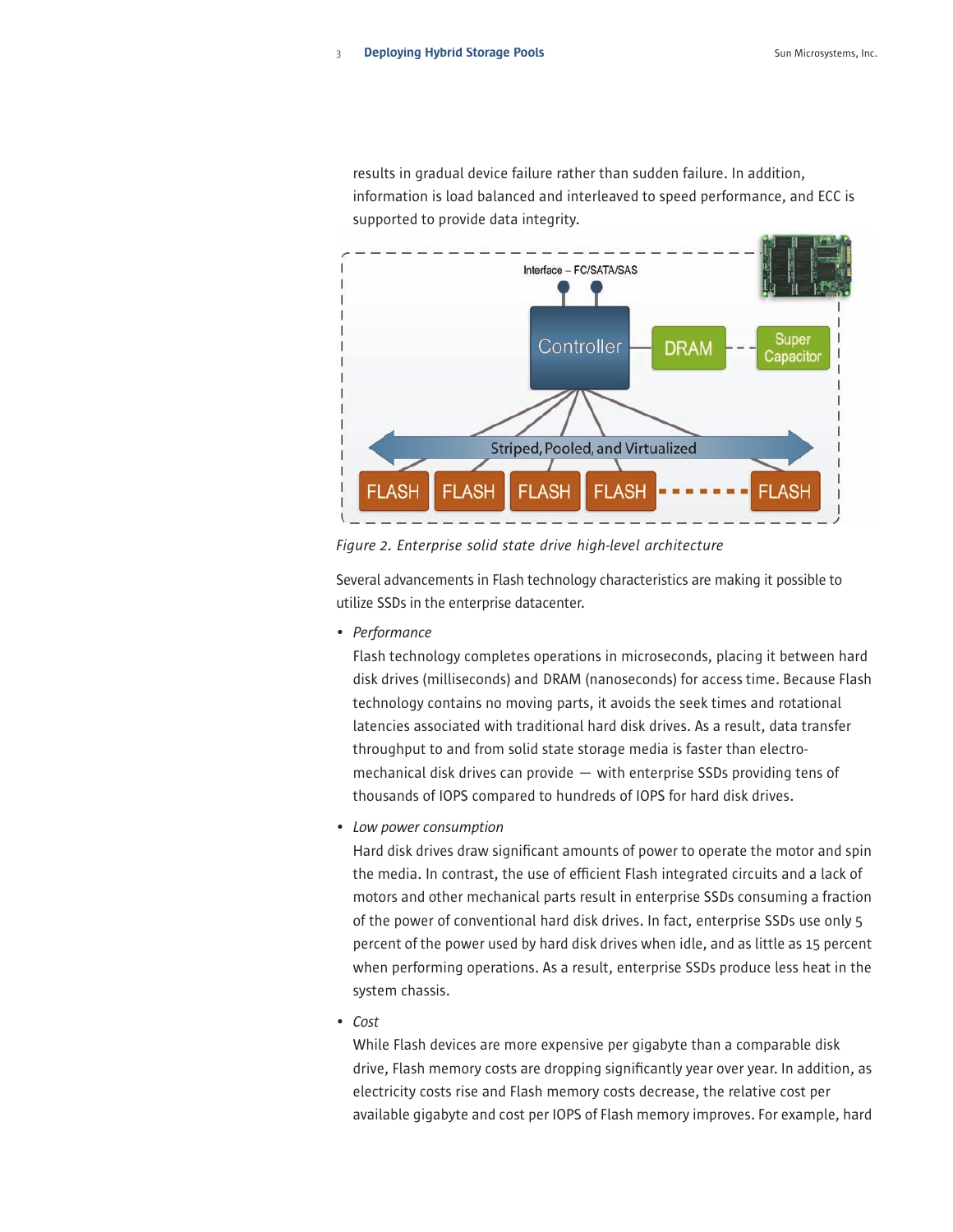disk drives cost approximately \$1.25/IOPS, compared to only \$0.02/IOPS for enterprise SSDs. Since hard disk drives must be powered on to be available, the low power consumption of enterprise SSDs makes them a smart choice for datacenters looking to reduce operating costs. While a gigabyte of mechanical disk costs less than a gigabyte of Flash memory, the fact that Flash memory outperforms hard disk storage by at least an order of magnitude in reading and writing data makes the cost per gigabyte of Flash devices exceptionally low.

*• Reliability*

While enterprise SSDs provide similar functionality to traditional hard drives, they offer improved reliability features. Both hard disk drives and enterprise SSDs support bad block management, wear leveling, and error correction codes (ECC) to foster data integrity. However, unlike hard drives that use a motor to spin magnetic media and a read/write head that must move to perform operations, enterprise SSDs contain no moving parts — data is stored on integrated circuits that can withstand significant shock and vibration. In fact, enterprise SSDs operate in a wider thermal operating range and wider operational vibration range than hard disk drives to deliver significantly higher Mean Time Between Failure (MTBF) (2.0 million hours versus 1.2 million hours).

## **The Hybrid Storage Pool — A New Way to Manage Storage and Speed Application Throughput**

As companies look for ways to correct the imbalance between system processing needs and storage system throughput capabilities, finding an approach that optimizes both low cost per GB and cost per IOPS is essential. Doing so requires making trade-offs between cost and performance. Today organizations make that decision based on how quickly data is needed or available budget. As a result, datacenters use a variety of device types to store, archive, and access information (Figure 3).



*Figure 3. Enterprise devices present cost and performance trade-offs*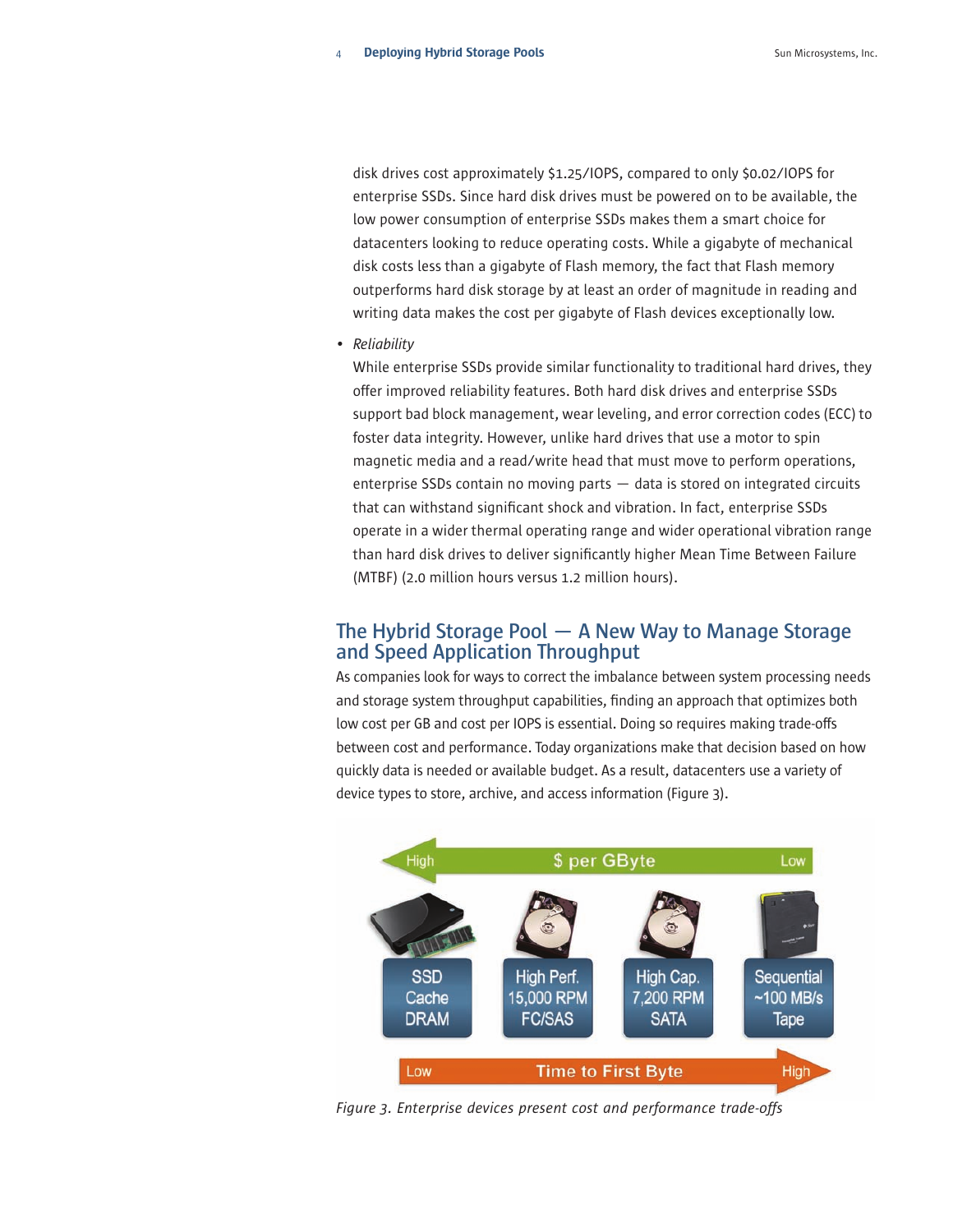Unfortunately, such solutions often keep applications waiting for data, slowing overall performance. Over the last decade CPU and Flash technology benefitted from Moore's Law, delivering performance improvements. Yet storage systems have not made similar strides (Figure 4). Hard disk drives still use the similar mechanical designs based on a moving arm and rotating disk platter, and rotational speeds have begun to stagnate. As a result, new drives tend to provide increased capacity at existing rotational speeds.



*Figure 4. CPU, Flash, and hard disk drive technology advancement trends*

With hard disk drive performance affected by seek, rotation, and transfer times, the latency created when transferring data to and from drives results in I/O bottlenecks. Drives simply cannot transfer data as fast as systems make requests. Processes are put to sleep waiting for information, and CPUs switch to other tasks to continue performing work. Furthermore, the strategy of adding expensive DRAM to systems in an effort to help alleviate the slowdown breaks down as data sets continue to double every two years. The result — the high-powered processors in the system are constantly waiting for data on which to operate. With applications spending significant portions of time waiting for storage requests to complete, application performance remains sluggish.

Today applications running on current multicore, multisocket servers are increasingly held back by slow storage systems. Technological advancements are changing the way storage devices can be used to rebalance systems and storage and create optimized solutions. While hard disk drives provide the capacity needed to handle large amounts of I/O, they are slow to perform. On the other hand, enterprise SSDs provide required IOPS, yet cannot provide the capacity needed at competitive price points.

Replacing all hard disk drives in a system with enterprise SSDs is not economical for most datacenter storage infrastructures. The right approach combines the strengths of both technologies. Enterprise SSDs can be placed in a new storage tier to assist hard disk drives by holding frequently accessed data to minimize the impact of disk latencies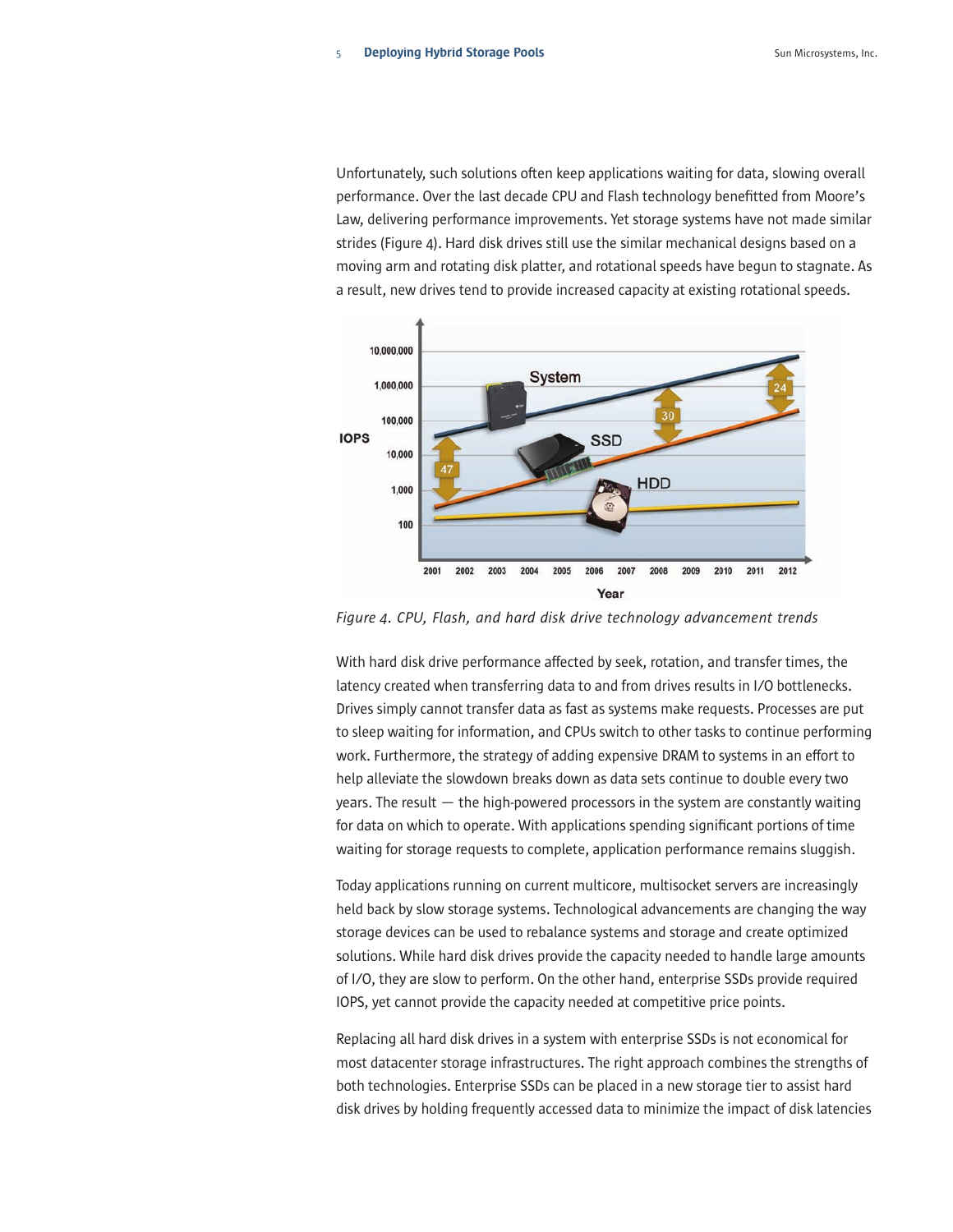and improve application performance. By utilizing enterprise SSDs to handle CPU I/O, and hard disk drives to store massive data sets, a hybrid storage pool gives organizations significant performance gains without sacrificing capacity.

## **How the Hybrid Storage Pool Works**

The hybrid storage pool places data on the appropriate storage to maximize performance and get costs under control. Using this new approach, a server accesses data stored on a combination of enterprise SSDs and hard disk drives. Communication routes are established over multiple host adapters to parallelize I/O and speed throughput. In comparison to the previous example, a quad-core server with a maximum memory configuration connected to enterprise SSDs and hard disk drive storage via multiple host adapters is balanced (Figure 5). Both the system and combined storage pool can generate hundreds of thousands of IOPS.



*Figure 5. The hybrid storage pool provides a tiered architecture that lets data be placed on the right kind of device to balance system performance*

Organizations can take advantage of the hybrid storage pool by combining enterprise SSDs and the Solaris ZFS file system.

## **Enterprise Solid State Devices**

Enterprise solid state devices available today offer 16 GB to 128 GB of capacity and additional buffer cache in 2.5 inch or 3.5 inch form factors. Very thin and supporting a SATA-II interface, these devices deliver up to 250 MB/sec sequential read, up to 150 MB/sec sequential write, up to 30,000 random read IOPS and 7,000 random write IOPS. Continuing the industry trend to help reduce datacenter energy requirements, many enterprise SSDs utilize only 2.0 Watts when operating and provide the reliability features and robustness needed in enterprise environments.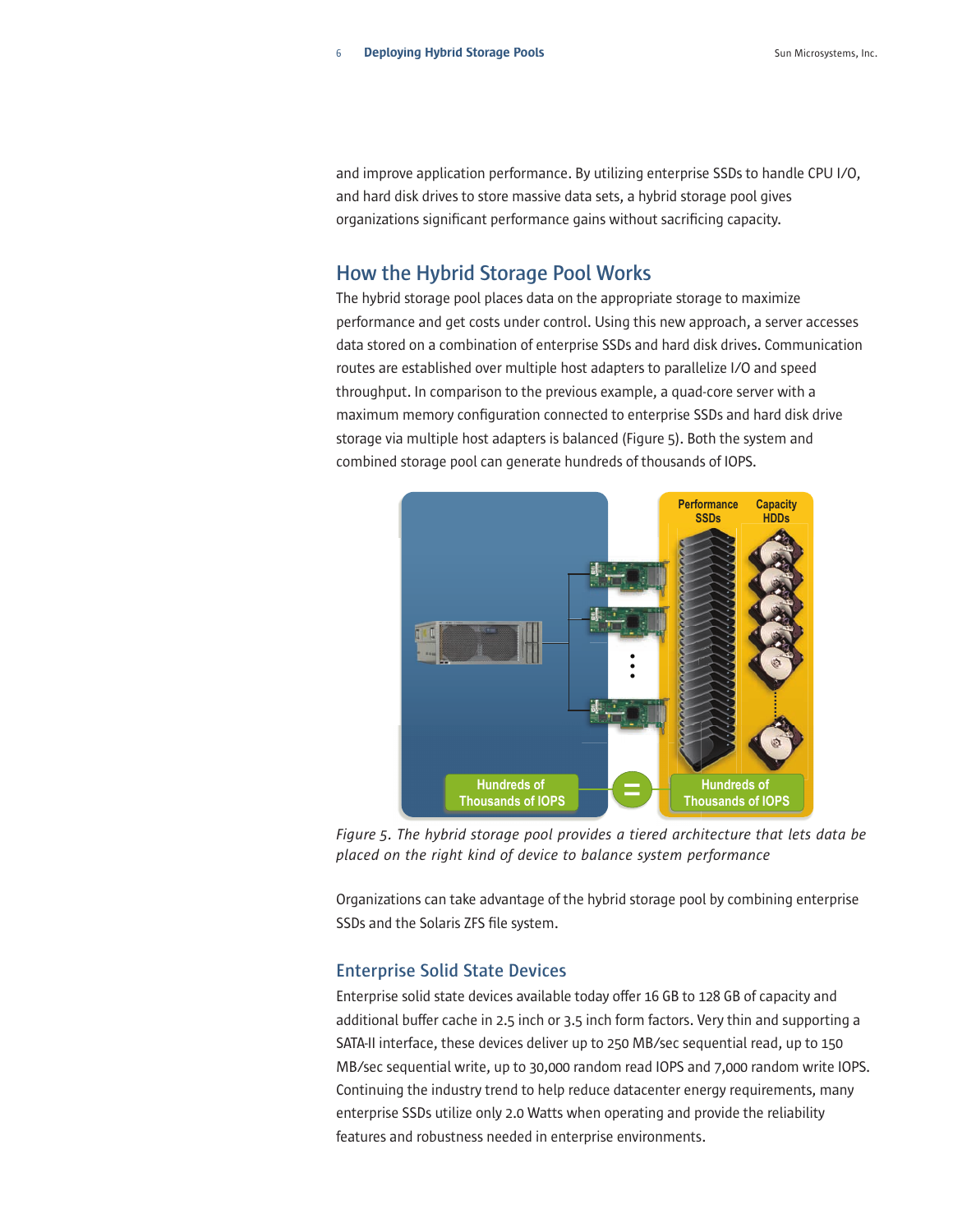## **Solaris ZFS™ File System**

Solaris ZFS is an enterprise-class, general-purpose file system that provides virtually unlimited file system scalability and increased data integrity to large-scale solutions. Providing up to 21 billion YottaBytes<sup>3</sup> of capacity, this 128-bit, open source file system integrates traditional file system functionality with built-in volume management techniques. By automatically allocating space from pooled storage when needed, Solaris ZFS simplifies storage management and gives organizations the flexibility to optimize data for performance.

Key capabilities of Solaris ZFS related to the hybrid storage pool include:

- *Virtual storage pools* Unlike traditional file systems that require a separate volume manager, Solaris ZFS introduces the integration of volume management functions. Breaking free of the typical one-to-one mapping between the file system and its associated volumes, Solaris ZFS introduces the storage pool model. Solaris ZFS decouples the file system from physical storage in the same way that virtual memory abstracts the address space from physical memory, allowing for more efficient use of storage devices. Space is shared dynamically between multiple file systems from a single storage pool, and is parceled out of the pool as file systems request it. Physical storage can be added to storage pools dynamically, without interrupting services. When capacity is no longer required by one file system in the pool, it becomes available to other file systems.
- *Data integrity* Solaris ZFS uses several techniques to keep on-disk data selfconsistent and eliminate silent data corruption, such as copy-on-write and end-toend checksumming. Data is written to a new block on the media before changing the pointers to the data and committing the write. Because the file system is always consistent, time-consuming recovery procedures like fsck are not required if the system is shut down in an unclean manner. In addition, data is read and checked constantly to help ensure correctness, and any errors detected in a mirrored pool are automatically repaired to protect against costly and timeconsuming data loss and previously undetectable silent data corruption. Corrections are made possible by a RAID-Z implementation that uses parity, striping, and atomic operations to aid the reconstruction of corrupted data.
- *High performance*  Solaris ZFS simplifies the code paths from the application to the hardware, delivering sustained throughput at near platter speeds. Block allocation algorithms accelerate write operations, and consolidate many small random writes into a single, more efficient sequential operation. Indeed, an I/O scheduler bundles disk I/O to optimize arm movement and sector allocation to speed throughput. In addition, an intelligent prefetch performs read ahead for sequential data streaming, and can adapt its read behavior on the fly for more complex access patterns. Furthermore, data is striped automatically across all available storage devices to balance I/O and maximize throughput. Solaris ZFS

<sup>3. 1</sup> YottaByte is equal to 1 trillion terabytes, or 10<sup>24</sup> bytes.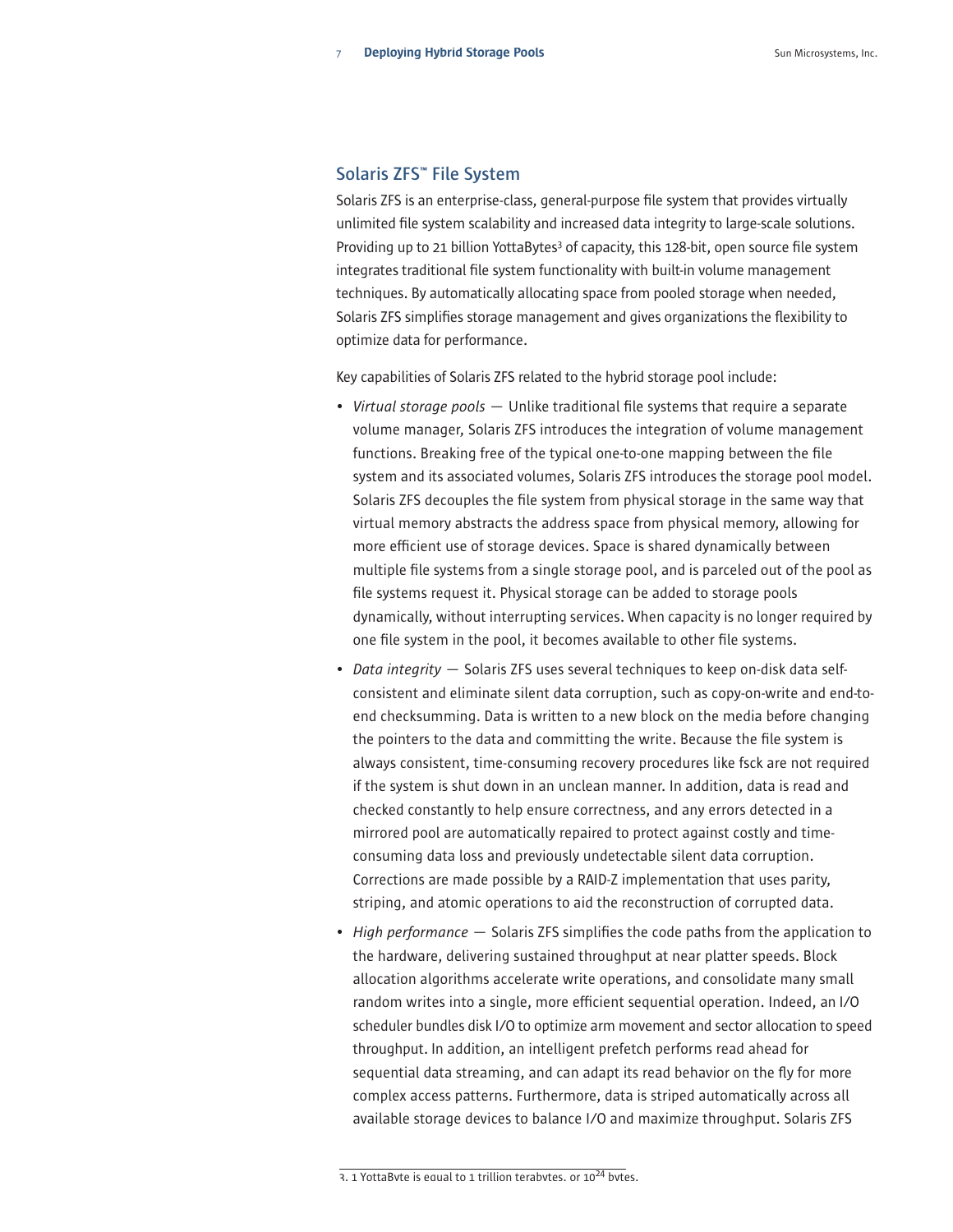immediately begins to allocate blocks from devices as soon as they are added to the storage pool, increasing effective bandwidth as each device is added to the system.

• *Simplified administration* — Solaris ZFS automates many administrative tasks to speed performance and eliminate common errors. Creating file systems is fast and easy. There is no need to configure, or reconfigure, underlying storage devices or volumes — these tasks are handled automatically when devices are added to a storage pool. In addition, administrators can guarantee a minimum capacity for file systems, or set quotas to limit maximum sizes.

Solaris ZFS provides a seamless and easy way to administer hybrid storage pools, taking advantage of the performance of enterprise-class SSDs and inexpensive hard disk drive capacity. Unlike traditional volume managers that simply use SSDs in a RAID stripe, Solaris ZFS integrates the volume manager with the file system and can use enterprise SSDs more effectively. For example, Solaris ZFS can use SSDs intelligently as a cache for both application and file system metadata, placing latency-critical data structures appropriately on Flash media and using algorithms to optimize data placement. In addition, Solaris ZFS provides acceleration of both read and write operations, and lets administrators configure the system to match workload demands (Figure 7). These concepts are explored in the sections that follow.



*Figure 6. Solaris ZFS automates storage management and helps balance system performance with the ZFS Intent Log, a read cache, and a high capacity storage pool*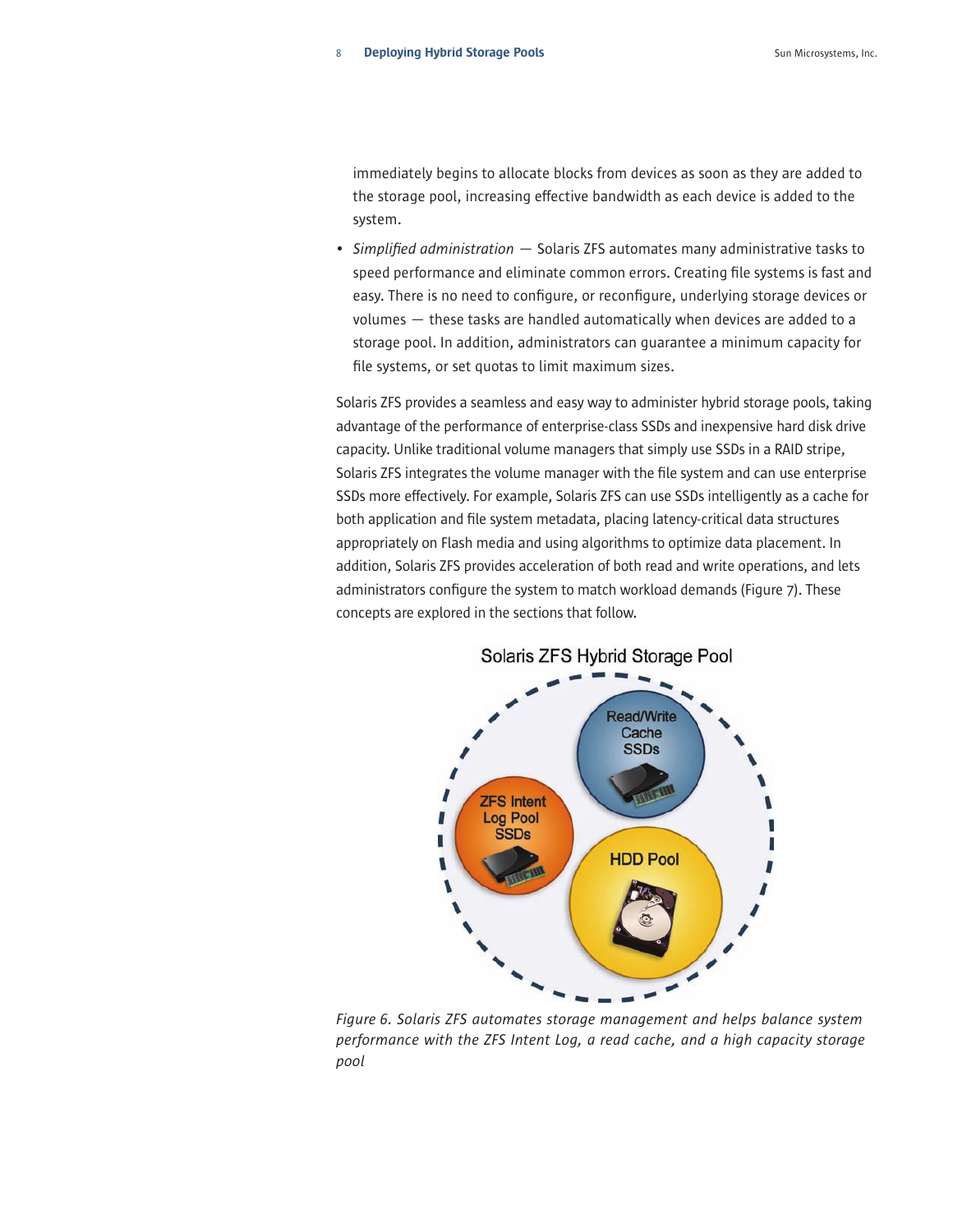#### Reduced Read Latency

Systems use memory to cache frequently accessed data for rapid access and improved performance. Once data is stored in the cache, future requests can be satisfied quickly by accessing the cached copy rather than fetching it from disk. Policies determine which data is held in the cache in an attempt to anticipate future needs. However, large working sets that cannot fit into memory can cause the cache to be ineffective.

Flash storage can be used to enhance caching operations in systems. Solaris ZFS combines main memory and enterprise SSDs into a large read cache and uses an Adaptive Replacement Cache (ARC) for its cache replacement algorithm. The ARC manages and balances the cache content using most frequently used (MFU) and most recently used (MRU) algorithms for storing data to, and retrieving data from, memory. A second-level ARC (L2ARC<sup>4</sup>) with smart caching and pre-fetching techniques lets Solaris ZFS use enterprise SSDs as a second-level cache to further speed read performance. Defective Flash blocks are treated as a cache miss rather than data loss, with information retrieved from hard disk to satisfy the request. The checksums built into Solaris ZFS are used to catch cache inconsistencies.

Using Solaris ZFS and an L2ARC stored on Flash devices helps:

*• Eliminate disk latency*

Both the ARC and L2ARC are used to satisfy read requests from clients, and aim to avoid blocking a read request due to disk latency. Read operations can be serviced by the combined caches rather than disk drives. As a result, applications block for no more than the duration of Flash latency (< 100 us) rather than the latency of disk drives (up to 4 ms).

*• Speed access to working sets*

Flash devices offer a faster way to access working sets that do not fit into available memory. While Flash devices are more expensive than fast hard disk drives per unit of storage, caching a very large working set on Flash devices costs less than storing all the data on fast disks when the performance advantages of Flash technology are taken into account.

*• Enhance cache performance*

The L2ARC uses an evict-ahead policy. Cache entries are aggregated and predictively pushed out to Flash devices in order to distribute overhead across large write operations and eliminate additional latency that could arise when an entry is evicted from the cache. A ring buffer is used to manage the L2ARC replacement policy. When the end of the cache is reached, entries are stored at the beginning of the cache to avoid potential fragmentation. While it is possible for entries to be overwritten in the L2ARC prematurely, the most frequently accessed data still resides in DRAM-based cache.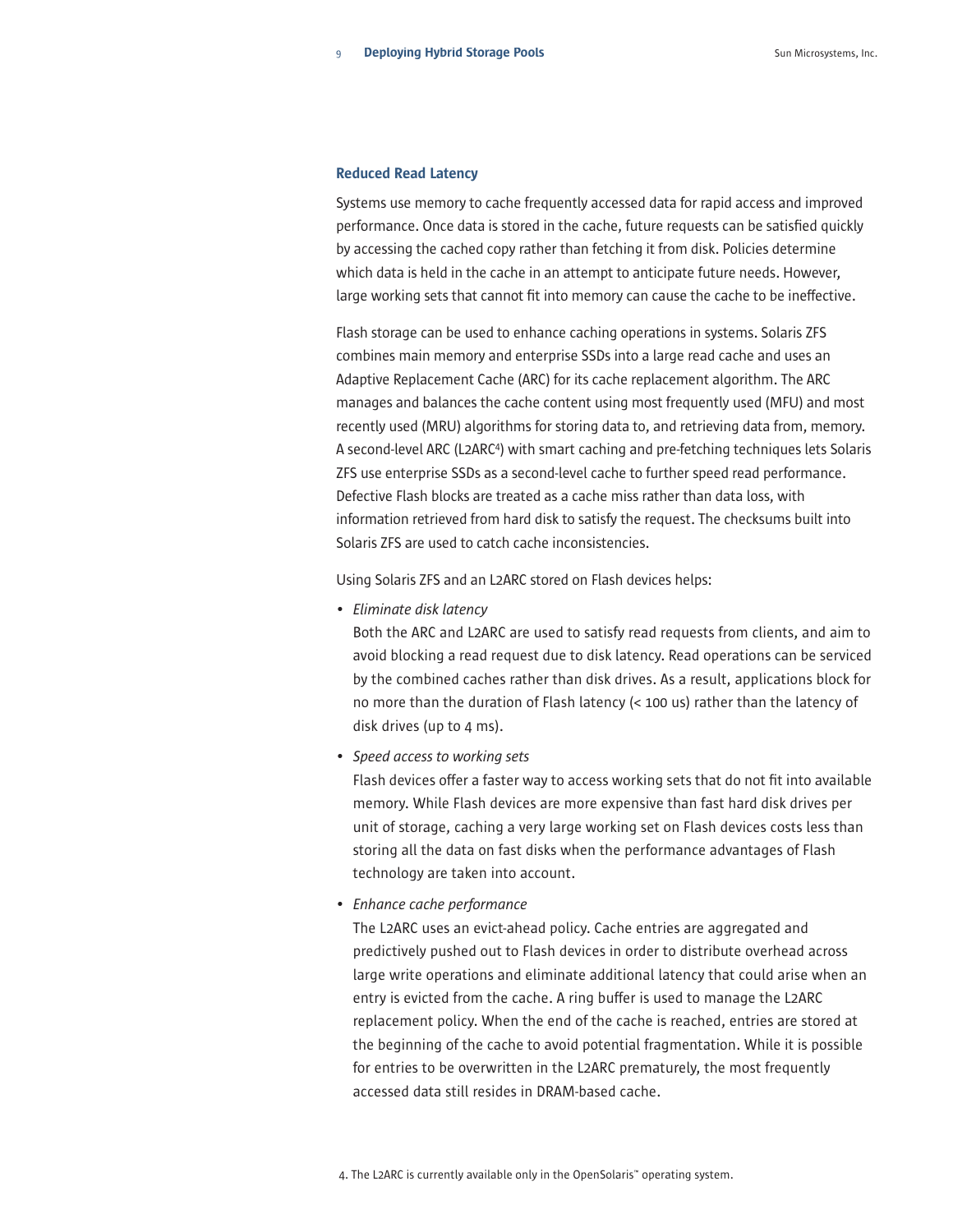*• Speed system readiness by warming caches*

The L2ARC stores a directory of data blocks written to the L2ARC. This practice helps to identify cache contents after a power or system failure and warm the cache. Instantly warming the cache reduces the time needed to restore production systems after planned or unplanned outages or other system resets.

*• Reduce the volatility of cache content*

Since the L2ARC writes to flash devices slowly, and data on the system can be modified very quickly, it is possible for the contents of the L2ARC to be different than the data stored on disk. During normal operation dirty and stale entries are marked and ignored. After a system reset, stale data can be read from cache devices. However, metadata kept on the device and the checksums built into Solaris ZFS are used to identify this condition and seamlessly recover by reading the correct data from disk.

#### Reduced Write Latency

Solaris ZFS uses a log to record modifications to the file system. The Solaris ZFS Intent Log (ZIL) allows applications that demand synchronous writes to a permanent storage medium to benefit from apparent latency reductions and get work done while data is written asynchronously in the background. It can store small transactions to the file system in a dedicated enterprise SSD pool before committing the transaction to disk. The ZIL stores enough information to replay the transaction, if needed. These records are freed after the data is committed to disk. The ZIL handles small and large writes differently.

- Small writes are included in the log record.
- Large writes are synchronized to disk, and the ZIL maintains a pointers to the synchronized data in the log record. As a result, the size of the ZIL tends to be small and is dictated by the number of IOPS from clients.

Several techniques are used to speed write throughput.

- Solaris ZFS manages the storage pool by aggregating high-bandwidth devices and low-latency devices separately. It dynamically determines whether a low-latency or high-bandwidth device should be used, depending on the amount of accumulated data in a transaction.
- Writes are acknowledged once the data is written to the ZIL. Multiple small transactions are aggregated, letting the system perform fewer commits to the hard disk drives in the storage pool and use fewer and larger I/O transactions to speed I/O throughput. The file system writes uniformly to each byte in the intent log SSD to help alleviate flash wear out.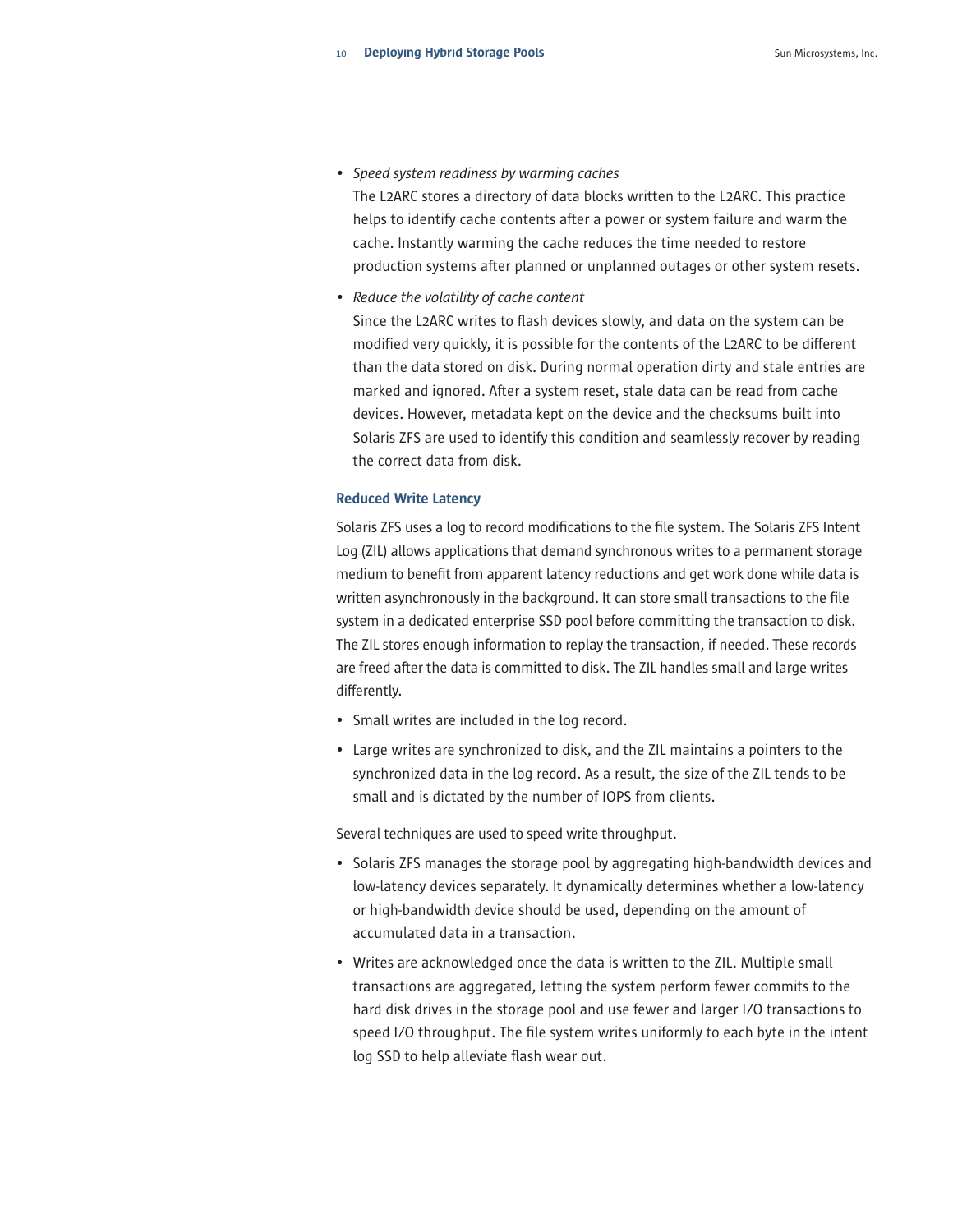• Placing the ZIL on a low-latency enterprise SSD can help improve server throughput. For example, internal testing revealed ZIL latency in the 80 us to 100 us range. In this configuration, Solaris ZFS wrote the ZIL to the enterprise SSD in 8 KB chunks, with each write completing in 80 us  $-$  far faster than the milliseconds needed to access a hard disk drive.

## **Applications That Can Benefit**

A variety of applications can take advantage of the hybrid storage pool approach. For many applications, adding enterprise Flash devices to a Solaris ZFS pool to create a hybrid storage pool provides transparent access to devices, and helps improve performance and reduce costs. Other classes of applications can benefit from being placed on a file system created from a pool that consists largely of enterprise Flash devices. In this scenario, applications must be configured to be aware of the Flash devices. Doing so extends the hybrid storage pool concept to applications where I/O latency is a critical factor to success. For example:

- Database applications can store log journals and indexes on enterprise SSDs.
- Distributed file systems, such as parallel NFS, as well as high-performance computing (HPC) applications, can place frequently accessed metadata on enterprise SSDs.
- Web 2.0 applications that use a memcached distributed memory system can also benefit from the use of enterprise SSDs.

## **How Flash Technology Can Help**

As Flash technology moves into the enterprise, it holds promise for accelerating application performance and reducing datacenter energy consumption. By combining high-performance enterprise SSDs with high-capacity hard disk drives into a hybrid storage pool that is automatically managed by Solaris ZFS, IT organizations can rebalance systems, eliminate I/O bottlenecks, and improve the end user experience. As a result, IT organizations can take advantage of unique device characteristics and deploy systems that address specific application and workload problems.

## **About the Author**

Roger Bitar is a staff engineer and technical marketing manager at Sun, and is responsible for developing technical product materials that provide compelling and differentiated technical evidence of Sun solutions. Over the last nine years, Roger has worked on improving ISV application performance and scalability on Sun platforms.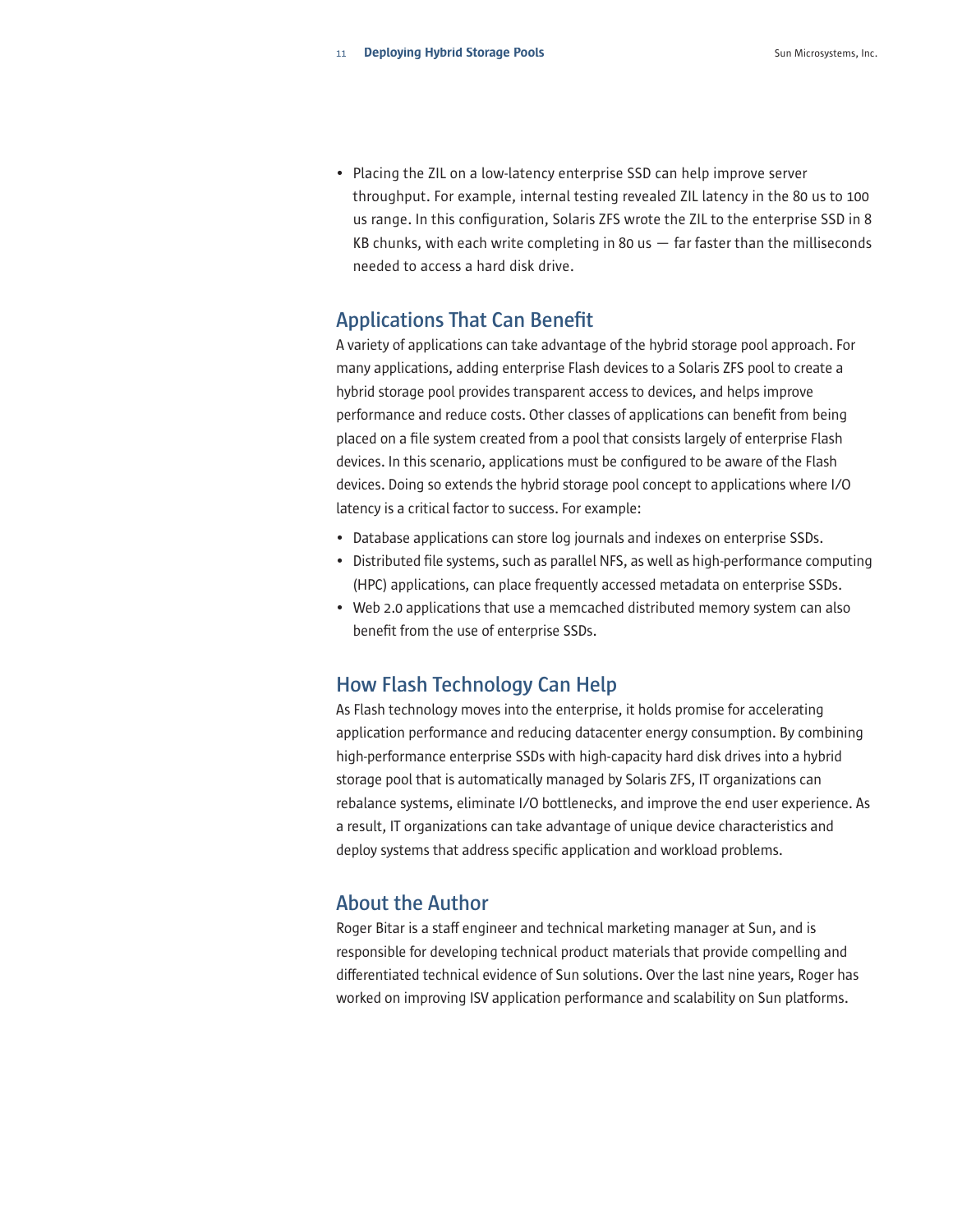## **Acknowledgements**

The author would like to recognize the following individuals for their contributions to this article:

- Adam Leventhal, Sun Microsystems Laboratories
- Denis Villfort, Systems Marketing

## **References**

Hybrid Storage Pools: The L2ARC Blog http://blogs.sun.com/ahl/entry/hybrid\_storage\_pools\_the\_l2arc

Narasimhan, Om. "Optimizing Systems to Use Flash Memory as a Hard Drive Replacement," *Sun BluePrints Online*, June 2008. To access this article online, go to http://wikis.sun.com/download/attachments/17957083/820-4689.pdf

## **Related Resources**

Leventhal, Adam. "Flash Storage Memory," *Communications of the ACM*, July 2008.

Megiddo, Nimrod and Dharmendra S. Modha. "ARC: A Self-Tuning, Low Overhead Replacement Cache," *Proceedings of FAST '03: 2nd USENIX Conference on File and Storage Technologies*, March 2003.

## **Ordering Sun Documents**

The SunDocs<sup>SM</sup> program provides more than 250 manuals from Sun Microsystems, Inc. If you live in the United States, Canada, Europe, or Japan, you can purchase documentation sets or individual manuals through this program.

## **Accessing Sun Documentation Online**

The docs.sun.com Web site enables you to access Sun technical documentation online. You can browse the docs.sun.com archive or search for a specific book title or subject. The URL is http://docs.sun.com/

To reference Sun BluePrints Online articles, visit the Sun BluePrints Online Web site at: http://www.sun.com/blueprints/online.html